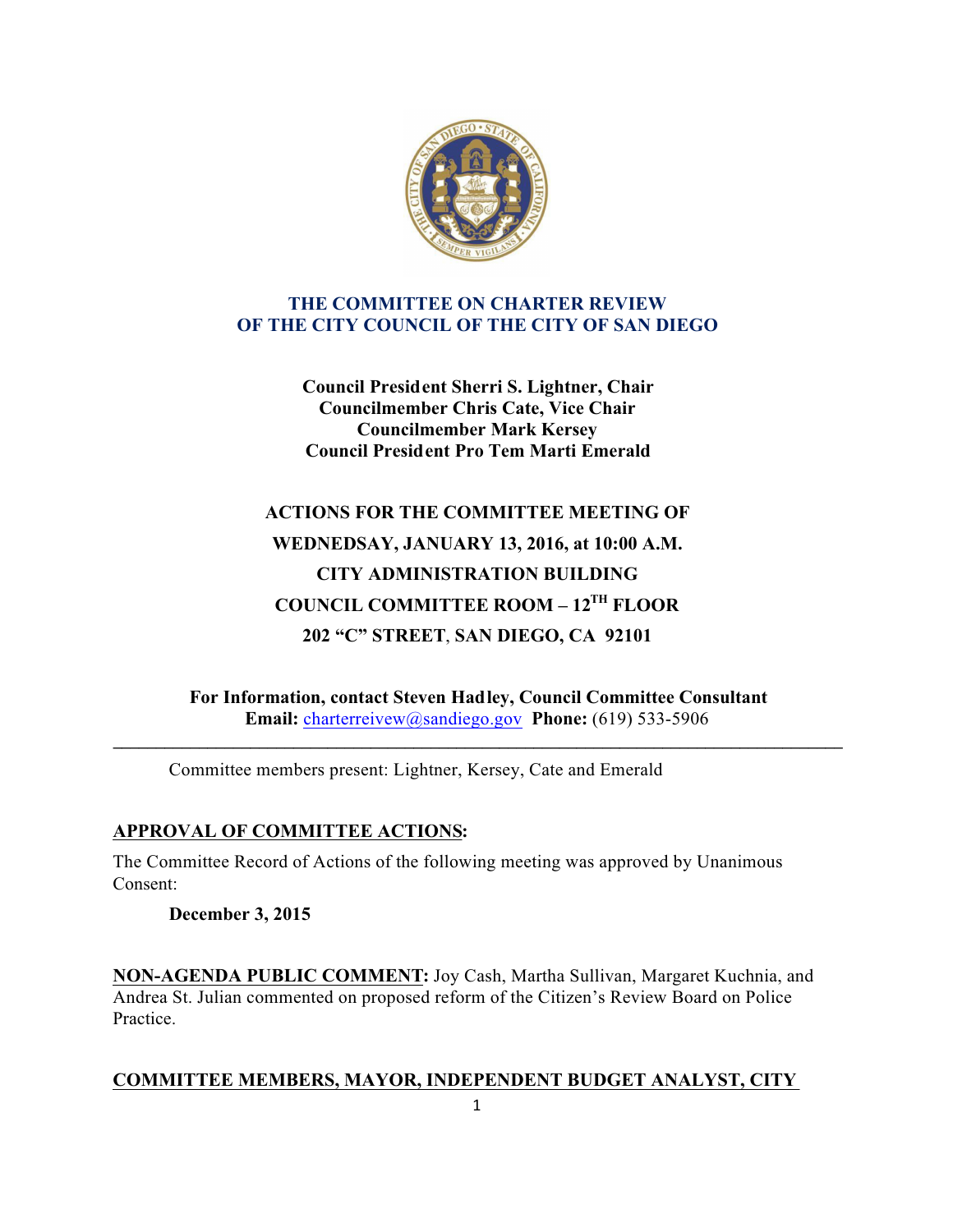## **ATTORNEY**: None

## **REQUESTS FOR CONTINUANCE:** None

## **DISCUSSION AGENDA:**

ITEM 1: Consideration of proposed preamble language for the Charter. *(Director of Legislative Affairs)*

> Motion by Councilmember Emerald requesting the Director of Legislative Affairs, Mayor's Office and City Attorney return with an aspirational preamble like that found in paragraph one of the draft considered. She also requested that a list of broad, timeless city services like that found in paragraph two of the draft considered be returned to Charter section 26.1 instead of the preamble. Second by Chair Lightner.

 Passed by the following vote: Yea: Lightner, Cate, Emerald Nay: Kersey Recused: None Not Present: None

- ITEM 2: Consideration of proposed changes to the following Article VII Finance provisions and related Charter sections in response to prior Committee discussion.
	- A) § 70 Power to Fix Salaries *(City Attorney)*

 Motion by Councilmember Emerald to approve the proposed language for section 70 as amended by the Chief Financial Officer clarifying that "other department head" in the last sentence should read "non-Mayoral/independent department heads," and refer the revised section to the City Council for placement on the June 7, 2016, ballot. Second by Councilmember Cate.

 Passed by the following vote: Yea: Lightner, Kersey, Cate, Emerald Nay: None Recused: None Not Present: None

B) § 111 Audit of Accounts of Officers *(City Auditor.)*